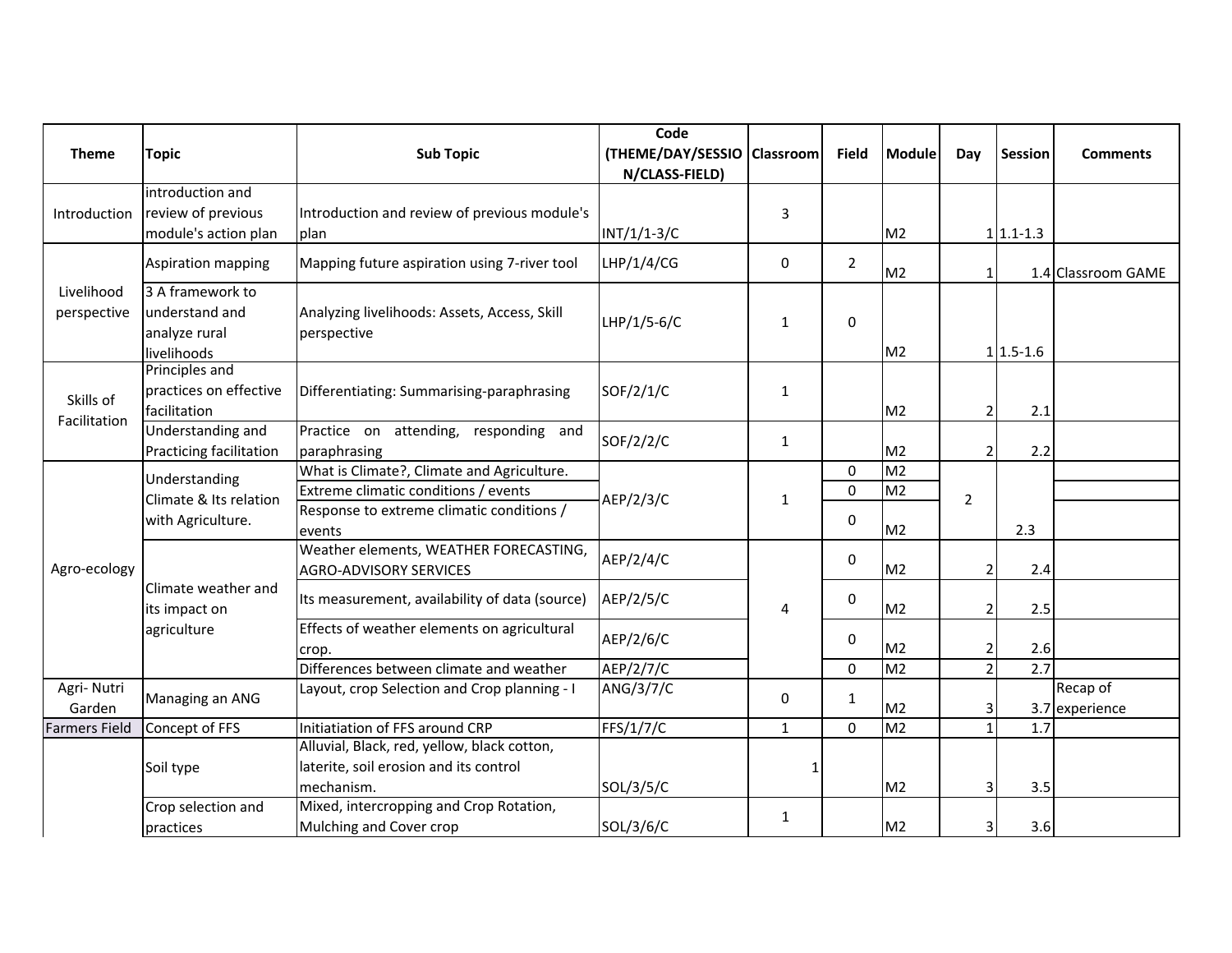|                     | Soil Health<br>Management - II          | Composting Green & green leaf Manuring,<br>Mixed Cropping, Bio fertilizers (PSB,<br>Rhizobium, Azotobacter, Azospirillum,<br>Potassh, waste decomposer,                                                      | SOL/4/1/FC         | $\mathbf{1}$   | 0              | M <sub>2</sub> | 4 |                | (should cover the<br>improvement of<br>soil texture and<br>nutrient<br>4.1 management) |
|---------------------|-----------------------------------------|--------------------------------------------------------------------------------------------------------------------------------------------------------------------------------------------------------------|--------------------|----------------|----------------|----------------|---|----------------|----------------------------------------------------------------------------------------|
| Soil                |                                         | Composting Green & green leaf Manuring,<br>Mixed Cropping, Bio fertilizers (PSB,<br>Rhizobium, Azotobacter, Azospirillum,<br>Potassh, waste decomposer,                                                      | SOL/4/3-4/F        | $\mathbf 0$    | $\overline{2}$ | M <sub>2</sub> |   | $4 4.3 - 4.4 $ |                                                                                        |
|                     |                                         | Preparation of FYM, NADEP, vermicompost,<br>Ghanjeevamrut, Dravyajeevamrut,<br>Panchgavya, Azolla pit, cattle shed waste etc)                                                                                | SOL/4/2/FC         | 1              | 0              | M <sub>2</sub> | 4 | 4.2            |                                                                                        |
|                     |                                         | Preparation of FYM, NADEP, vermicompost,<br>Ghanjeevamrut, Dravyajeevamrut,<br>Panchgavya, Azolla pit, cattle shed waste etc)                                                                                | SOL/4/5-7/F        | 0              | 3              | M <sub>2</sub> |   | $4 4.5 - 4.7$  |                                                                                        |
| Seed                | What is seed &<br>sources of seed. - II | Role of Seed in production system, Quality<br>seed/planting materials, importance of seed<br>rate, plant spacing.                                                                                            | SED/3/1/C          | $\mathbf{1}$   |                | M <sub>2</sub> | 3 | 3.1            |                                                                                        |
|                     | <b>Seed Treatment</b>                   | Preparation of Beejamrut, Seed treatment<br>using beejamrut / cow urine, Use of bio-<br>fertilizer for seed treatments (Rhizobium/<br>trichoderma, PSB, Azotobacter, Azospirillum),<br>revisit seed priming. | SED/3/2-3/CP       |                | $\overline{2}$ | M <sub>2</sub> |   | $3 3.2 - 3.3$  |                                                                                        |
|                     | Seed/ seedling rate                     | Factors that determine seed rate of crops in a<br>given area/Unit, Seed rate as per Local<br>recommendation (SAU, ICAR, KVK), Optimal<br>use of seeds in a given area/Unit                                   | SED/3/4/C          | $\mathbf{1}$   |                | M <sub>2</sub> | 3 | 3.4            |                                                                                        |
|                     | Other pests (<br>and weeds)             | nematode, mycoplsma Symptoms related to Nematode, mycoplsma<br>and types of weed                                                                                                                             | PPM/5/1-2/FC       | $\overline{2}$ | 0              | M <sub>2</sub> |   | $5 5.1-5.2 $   |                                                                                        |
|                     | <b>NPM</b> practices                    | Preparation of concoctions                                                                                                                                                                                   | <b>PPM/5/5-7/F</b> | $\mathbf 0$    | $\overline{3}$ | M <sub>2</sub> |   | $5 5.5-5.7$    |                                                                                        |
| Plant<br>protection | <b>Biological control</b>               | Benifical insect and their importance and use                                                                                                                                                                | PPM/5/3/FC         | 1              | 0              | M <sub>2</sub> | 5 | 5.3            |                                                                                        |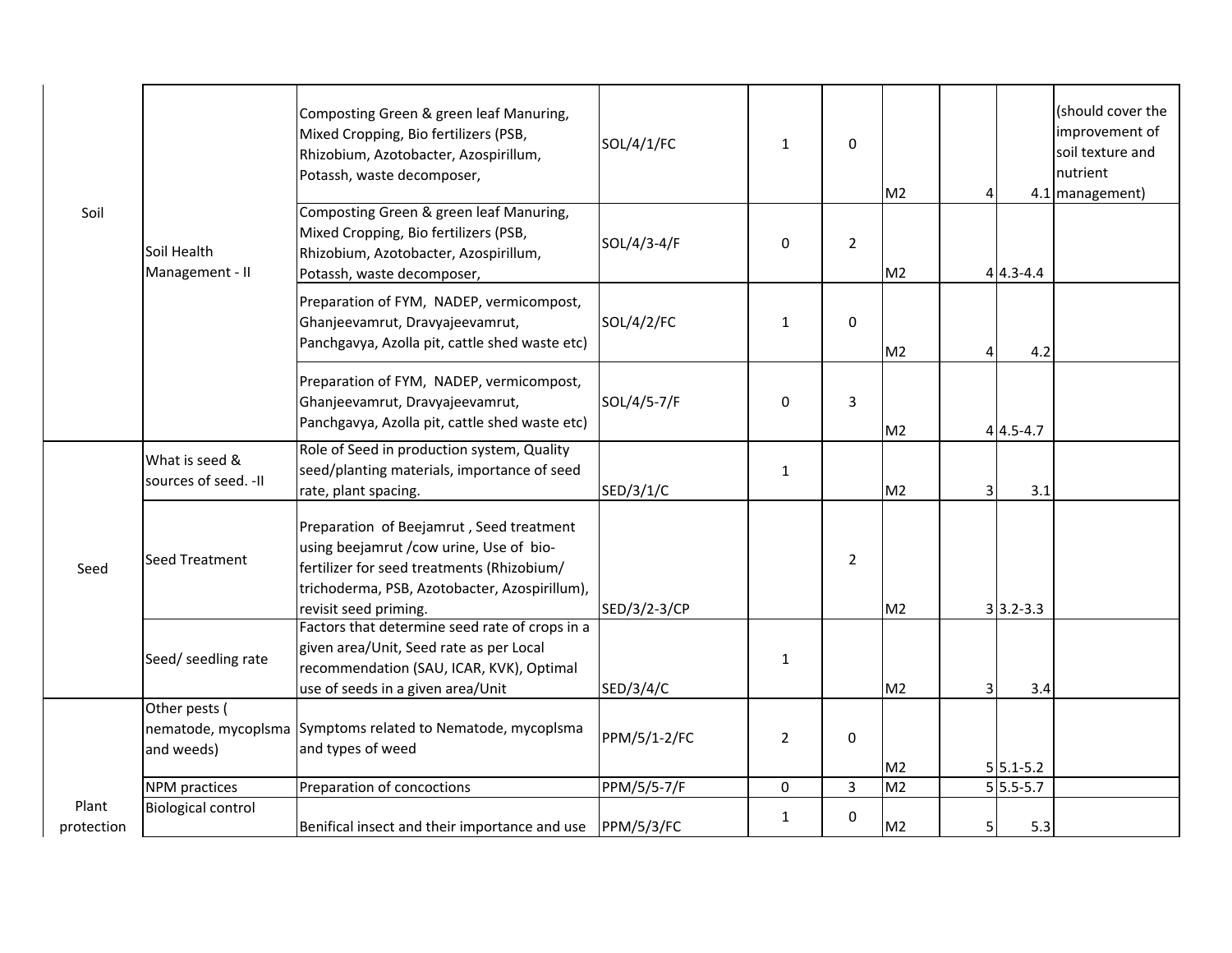|                        | Major pests of                              | Identifcation of major pest of important<br>seasonal crops - II                                         | PPM/5/4/FC  |    | $\mathbf{0}$   | M <sub>2</sub> | 5.4          |                                           |
|------------------------|---------------------------------------------|---------------------------------------------------------------------------------------------------------|-------------|----|----------------|----------------|--------------|-------------------------------------------|
|                        | impotant crops - II                         | Identifcation of major pest of important<br>seasonal crops - II                                         | PPM/6/1-3/F |    | 3              | M <sub>2</sub> | $6 6.5-6.7$  | to handle<br>important<br>seasonal crops. |
| Agronomic<br>practices | Principle of differient<br>method of sowing | different methods of sowing, line sowing,<br>transplanting, SCI, direct seeded, SEED BALLS<br>letc.:SGA | AGP/6/4/FC  |    |                | M <sub>2</sub> | $6 6.1-6.2 $ |                                           |
|                        |                                             | different methods of sowing, line sowing,<br>transplanting, SCI, direct seeded, SEED BALLS<br>etc.: SGA | AGP/6/5-6/F |    | $\overline{2}$ | M <sub>2</sub> | $6 6.3-6.4 $ |                                           |
| Assessment             | Practice of Facilitation                    | Demo on training, assessment                                                                            | ANP/7/1-4/C |    |                | M <sub>2</sub> | $7 7.1-7.4$  |                                           |
| and planning           | <b>Action Plan</b>                          | individual Action plan preparation for next 6<br>months                                                 | ANP/7/5-7/C |    |                | M <sub>2</sub> | $7 7.5-7.7$  |                                           |
|                        |                                             |                                                                                                         |             | 31 | 18             |                |              |                                           |
|                        |                                             |                                                                                                         |             | 49 |                |                |              |                                           |

This is developed by DAY-NRLM. If anyone is using this please acknowledge DAY-NRLM